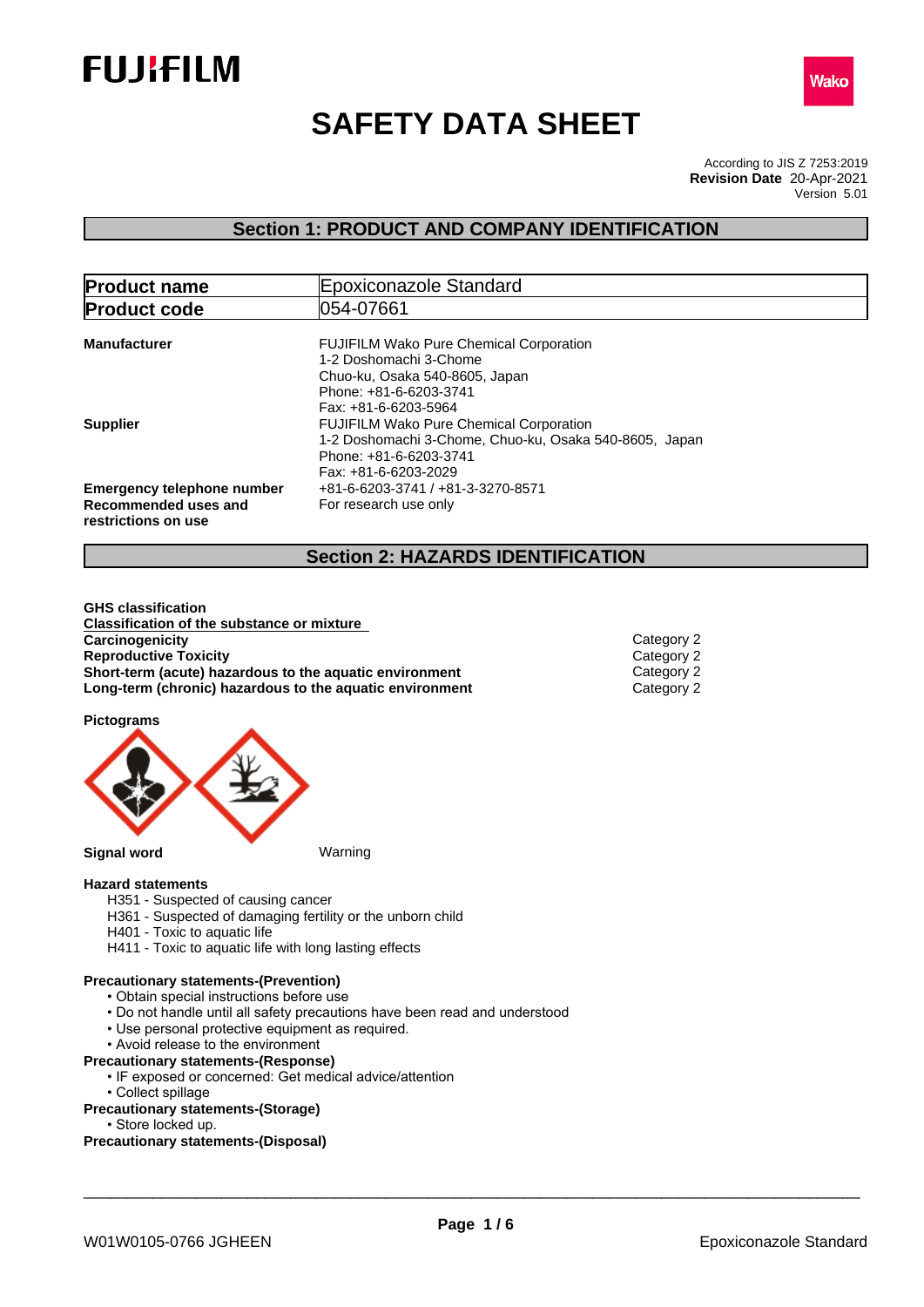• Dispose of contents/container to an approved waste disposal plant

#### **Others Other hazards** Not available

## **Section 3: COMPOSITION/INFORMATION ON INGREDIENTS**

**Single Substance or Mixture** Substance

#### **Formula** C17H13ClFN3O

| <b>Chemical</b><br>.<br>Name | Weiaht-%   | <b>Molecular weight</b> | <b>ENCS</b> | <b>ISHL No.</b>                        | <b>CAS RN</b><br>∼                                                   |
|------------------------------|------------|-------------------------|-------------|----------------------------------------|----------------------------------------------------------------------|
| -poxvconazole                | QΩ<br>ອບ.ບ | 329.76                  | NI/<br>N/   | 1000<br>$\sim$<br>. ו-ר<br>، ت<br>ےںں⊦ | $0.98 - 8$<br>$\sim$ $\sim$ $\sim$ $\sim$<br>.<br>ື<br>- 20<br>,,,,, |

**Impurities and/or Additives**: Not applicable

## **Section 4: FIRST AID MEASURES**

#### **Inhalation**

Remove to fresh air. If symptoms persist, call a physician.

### **Skin contact**

Wash off immediately with soap and plenty of water. If symptoms persist, call a physician.

#### **Eye contact**

IF IN EYES: Rinse cautiously with water for several minutes. Remove contact lenses, if present and easy to do. Continue rinsing. Immediate medical attention is required.

#### **Ingestion**

Rinse mouth. Never give anything by mouth to an unconscious person. Call a physician or poison control center immediately. Do not induce vomiting without medical advice.

#### **Protection of first-aiders**

Use personal protective equipment as required.

## **Section 5: FIRE FIGHTING MEASURES**

#### **Suitable extinguishing media**

Water spray (fog), Carbon dioxide (CO2), Foam, Extinguishing powder, Sand

**Unsuitable extinguishing media**

No information available

#### **Specific hazards arising from the chemical product**

Thermal decomposition can lead to release of irritating and toxic gases and vapors.

#### **Special extinguishing method**

No information available

## **Special protective actions for**

#### **fire-fighters**

Use personal protective equipment as required.Firefighters should wear self-contained breathing apparatus and full firefighting turnout gear.

## **Section 6: ACCIDENTAL RELEASE MEASURES**

#### **Personal precautions, protective equipment and emergency procedures**

For indoor, provide adequate ventilation process until the end of working. Deny unnecessary entry other than the people involved by, for example, using a rope. While working, wear appropriate protective equipments to avoid adhering it on skin, or inhaling the gas. Work from windward, and retract the people downwind.

#### **Environmental precautions**

To be careful not discharged to the environment without being properly handled waste water contaminated.

#### **Methods and materials for contaminent and methods and materials for cleaning up**

Sweep up and gather scattered particles, and collect it in an empty airtight container.

#### **Recoverly, neutralization**

No information available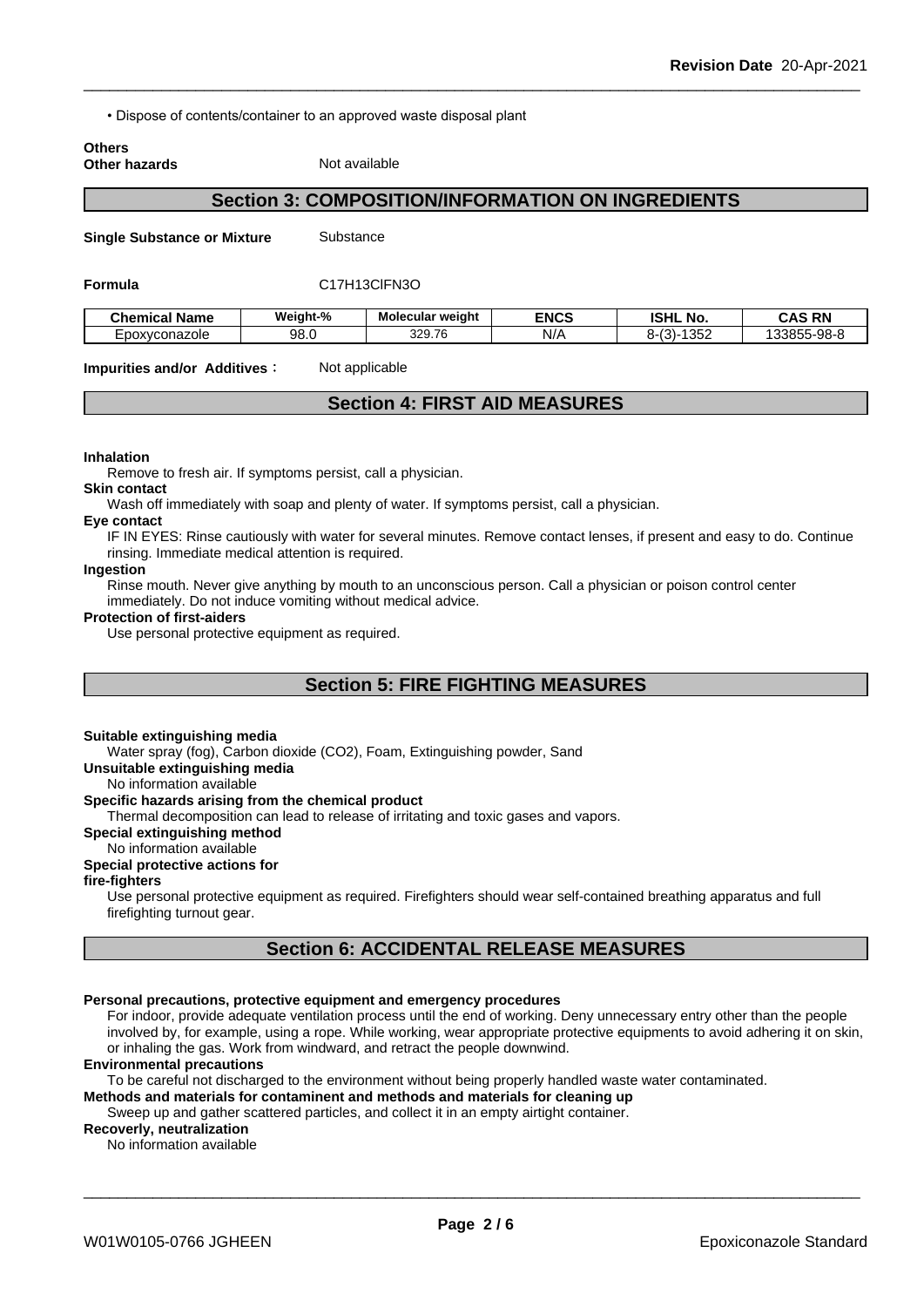#### **Secondary disaster prevention measures**

Clean contaminated objects and areas thoroughly observing environmental regulations.

## **Section 7: HANDLING AND STORAGE**

### **Handling**

#### **Technical measures**

Avoid contact with strong oxidizing agents. Use with local exhaust ventilation.

#### **Precautions**

Do not rough handling containers, such as upsetting, falling, giving a shock, and dragging. Prevent leakage, overflow, and scattering. Not to generate steam and dust in vain. Seal the container after use. After handling, wash hands and face, and then gargle. In places other than those specified, should not be smoking or eating and drinking. Should not be brought contaminated protective equipment and gloves to rest stops. Deny unnecessary entry of non-emergency personnel to the handling area.

#### **Safety handling precautions**

Avoid contact with skin, eyes or clothing. Use personal protective equipment as required.

#### **Storage**

#### **Safe storage conditions**

**Storage conditions** Keep container protect from light tightly closed. Store in a cool (2-10 °C) place.

**Safe packaging material** Glass

**Incompatible substances** Strong oxidizing agents

### **Section 8: EXPOSURE CONTROLS/PERSONAL PROTECTION**

#### **Engineering controls**

In case of indoor workplace, seal the source or use a local exhaust system. Provide the safety shower facility, and handand eye-wash facility. And display their position clearly.

**Exposure limits** This product, as supplied, does not contain any hazardous materials with occupational exposure limits established by the region specific regulatory bodies.

#### **Personal protective equipment**

**Respiratory protection** Dust mask **Hand protection** Protection gloves **Skinandbody protection** Long-sleeved work clothes

**Eye protection protective eyeglasses or chemical safety goggles** 

**General hygiene considerations**

Handle in accordance with good industrial hygiene and safety practice.

## **Section 9: PHYSICAL AND CHEMICAL PROPERTIES**

| <b>Form</b>                                            |                             |
|--------------------------------------------------------|-----------------------------|
| Color                                                  | White - slightly yellow     |
| Appearance                                             | crystalline powder - powder |
| Odor                                                   | No data available           |
| <b>Melting point/freezing point</b>                    | 137 $\degree$ C             |
| Boiling point, initial boiling point and boiling range | No data available           |
| Flammability                                           | No data available           |
| <b>Evaporation rate:</b>                               | No data available           |
| Flammability (solid, gas):                             | No data available           |
| Upper/lower flammability or                            |                             |
| explosive limits                                       |                             |
| Upper:                                                 | No data available           |
| Lower:                                                 | No data available           |
| <b>Flash point</b>                                     | No data available           |
| Auto-ignition temperature:                             | No data available           |
| Decomposition temperature:                             | No data available           |
| рH                                                     | No data available           |
| Viscosity (coefficient of viscosity)                   | No data available           |
| <b>Dynamic viscosity</b>                               | No data available           |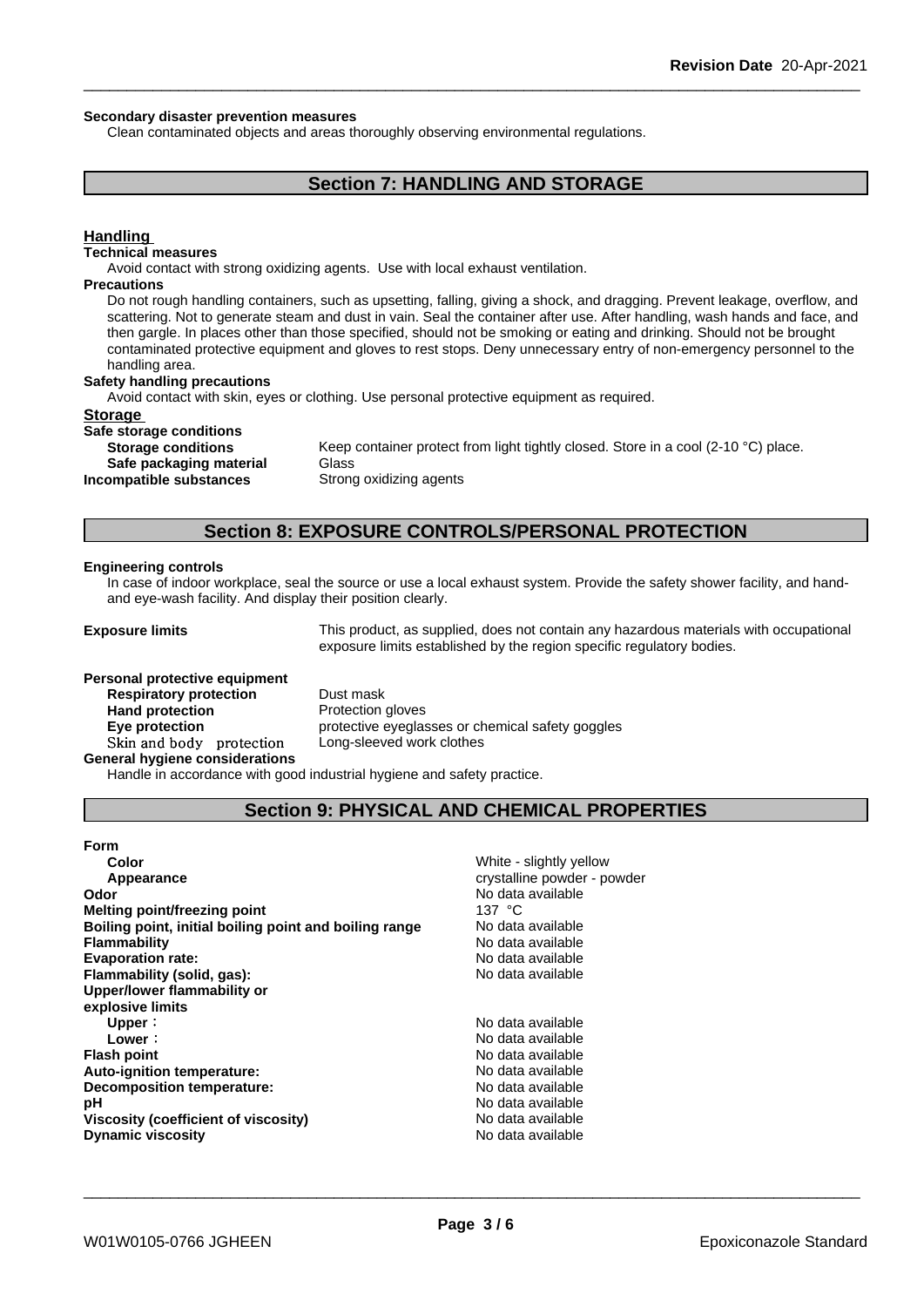**n-Octanol/water partition coefficient:(log Pow)** 3.3 **Vapour pressure** Note and the Magnetic Control of Note and Available and Available of the Magnetic Control of the Magnetic Control of the Magnetic Control of the Magnetic Control of the Magnetic Control of the Magnetic Co **Specific Gravity / Relative density**<br> **Vapour density**<br> **Vapour density**<br> **No data available Vapour density**<br> **Particle characteristics**<br> **Particle characteristics**<br> **Particle characteristics Particle characteristics** 

**Solubilities** Ethanol , acetone : soluble . water : practically insoluble,or insoluble .

## **Section 10: STABILITY AND REACTIVITY**

#### **Stability**

| No data available                                                           |
|-----------------------------------------------------------------------------|
| May be altered by light.                                                    |
|                                                                             |
|                                                                             |
|                                                                             |
| Extremes of temperature and direct sunlight                                 |
|                                                                             |
|                                                                             |
| <b>Hazardous decomposition products</b>                                     |
| Carbon monooxide (CO), Carbon dioxide (CO2), Nitrogen oxides (NOx), Halides |
|                                                                             |

## **Section 11: TOXICOLOGICAL INFORMATION**

#### **Acute toxicity**

| .                       |                                     |                               |                                       |
|-------------------------|-------------------------------------|-------------------------------|---------------------------------------|
| <b>Name</b><br>Chemical | <b>D50</b><br>)ral                  | <b>.D50</b>                   | C <sub>CD</sub><br>Inna<br>IOI<br>.uu |
| -poxvconazole<br>– ∪∪∗∶ | $\sqrt{2}$<br>2160<br>160ma/ka(Rat) | .J0ma/ka(Rət`<br>2000<br>Kal. | /4h(Rat`<br>- 14                      |

#### **Skin irritation/corrosion**

| <b>Chemical Name</b>                     | Skin corrosion/irritation source information         |
|------------------------------------------|------------------------------------------------------|
| Epoxyconazole                            | Based on the NITE GHS classification results.        |
| Serious eye damage/ irritation           |                                                      |
| <b>Chemical Name</b>                     | Serious eye damage/irritation source information     |
| Epoxyconazole                            |                                                      |
| <b>Respiratory or skin sensitization</b> |                                                      |
| <b>Chemical Name</b>                     | Respiratory or Skin sensitization source information |
| Epoxyconazole                            | Based on the NITE GHS classification results.        |
| Reproductive cell mutagenicity           |                                                      |
| <b>Chemical Name</b>                     | germ cell mutagencity source information             |
| Epoxyconazole                            | Based on the NITE GHS classification results.        |
| Carcinogenicity                          |                                                      |
| <b>Chemical Name</b>                     | <b>Carcinogenicity source information</b>            |
| Epoxyconazole                            |                                                      |
|                                          |                                                      |
| <b>Reproductive toxicity</b>             |                                                      |
| <b>Chemical Name</b>                     | Reproductive toxicity source information             |
| Epoxyconazole                            |                                                      |
| <b>STOT-single exposure</b>              | No data available                                    |
| <b>STOT-repeated exposure</b>            |                                                      |
| <b>Chemical Name</b>                     | STOT-repeated exposure- source information           |
| Epoxyconazole                            | Based on the NITE GHS classification results.        |
|                                          |                                                      |

**Aspiration hazard** No data available

\_\_\_\_\_\_\_\_\_\_\_\_\_\_\_\_\_\_\_\_\_\_\_\_\_\_\_\_\_\_\_\_\_\_\_\_\_\_\_\_\_\_\_\_\_\_\_\_\_\_\_\_\_\_\_\_\_\_\_\_\_\_\_\_\_\_\_\_\_\_\_\_\_\_\_\_\_\_\_\_\_\_\_\_\_\_\_\_\_\_

## **Section 12: ECOLOGICAL INFORMATION**

**Ecotoxicity**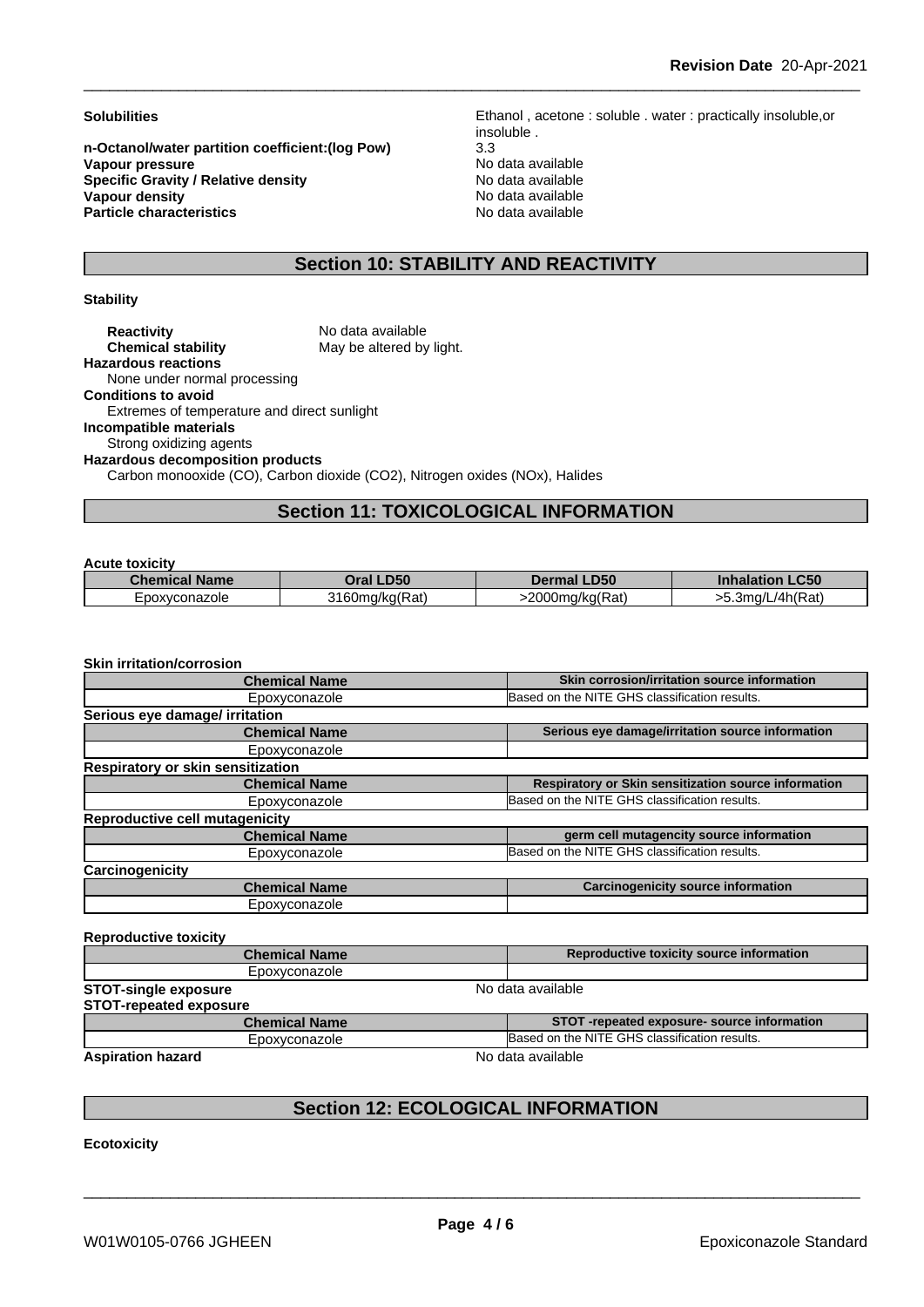| <b>Chemical Name</b>            | . .<br><b>plants</b><br>Algae/aguatic                                                                                               | --<br>l∽ish                                                                    | ,,,,,,,,<br>i uslacea                                |
|---------------------------------|-------------------------------------------------------------------------------------------------------------------------------------|--------------------------------------------------------------------------------|------------------------------------------------------|
| vconazole<br>$n \sim$<br>– POv∴ | $\blacksquare$ $\blacksquare$ $\blacksquare$ $\blacksquare$<br>$\cdot$ , $\cdot$<br>1 <sub>m</sub><br>1.191118/<br>۔ ا<br>---<br>-- | $\mathbf{a} = \mathbf{a}$<br>$\sim$<br>4 X F<br>5.6YMg/l<br>TUII<br>$\sim$ 0.1 | $\blacksquare$<br>48h<br>$\sim$<br><b>Lands</b><br>. |

**Other data** No data available

| Persistence and degradability    | No information available |
|----------------------------------|--------------------------|
| <b>Bioaccumulative potential</b> | No information available |
| Mobility in soil                 | No information available |
| Hazard to the ozone layer        | No information available |

## **Section 13: DISPOSAL CONSIDERATIONS**

#### **Waste from residues**

Disposal should be in accordance with applicable regional, national and local laws and regulations.

**Contaminated container and contaminated packaging**

Disposal should be in accordance with applicable regional, national and local laws and regulations.

## **Section 14: TRANSPORT INFORMATION**

| <b>ADR/RID</b>                                                 |                                                                    |
|----------------------------------------------------------------|--------------------------------------------------------------------|
| UN number                                                      | <b>UN3077</b>                                                      |
| Proper shipping name:                                          | Environmentally hazardous substance, solid, n.o.s. (Epoxyconazole) |
| UN classfication                                               | 9                                                                  |
| <b>Subsidiary hazard class</b>                                 |                                                                    |
| Packing group                                                  | Ш                                                                  |
| <b>Marine pollutant</b>                                        | Yes                                                                |
| <b>IMDG</b>                                                    |                                                                    |
| UN number                                                      | <b>UN3077</b>                                                      |
| Proper shipping name:                                          | Environmentally hazardous substance, solid, n.o.s. (Epoxyconazole) |
| <b>UN classfication</b>                                        | 9                                                                  |
| <b>Subsidiary hazard class</b>                                 |                                                                    |
| Packing group                                                  | Ш                                                                  |
| <b>Marine pollutant (Sea)</b>                                  | Yes                                                                |
| <b>Transport in bulk according to</b> No information available |                                                                    |
| Annex II of MARPOL 73/78 and                                   |                                                                    |
| the IBC Code                                                   |                                                                    |
| IATA                                                           |                                                                    |
| UN number                                                      | <b>UN3077</b>                                                      |
| Proper shipping name:                                          | Environmentally hazardous substance, solid, n.o.s. (Epoxyconazole) |
| <b>UN classfication</b>                                        | 9                                                                  |
| <b>Subsidiary hazard class</b>                                 |                                                                    |
| Packing group                                                  | Ш                                                                  |
| <b>Environmentally Hazardous</b>                               | Yes                                                                |
| <b>Substance</b>                                               |                                                                    |

## **Section 15: REGULATORY INFORMATION**

| International Inventories                       |                |  |
|-------------------------------------------------|----------------|--|
| <b>EINECS/ELINCS</b>                            |                |  |
| <b>TSCA</b>                                     |                |  |
| <b>Japanese regulations</b>                     |                |  |
| <b>Fire Service Act</b>                         | Not applicable |  |
| <b>Poisonous and Deleterious</b>                | Not applicable |  |
| <b>Substances Control Law</b>                   |                |  |
| Industrial Safety and Health Act Not applicable |                |  |